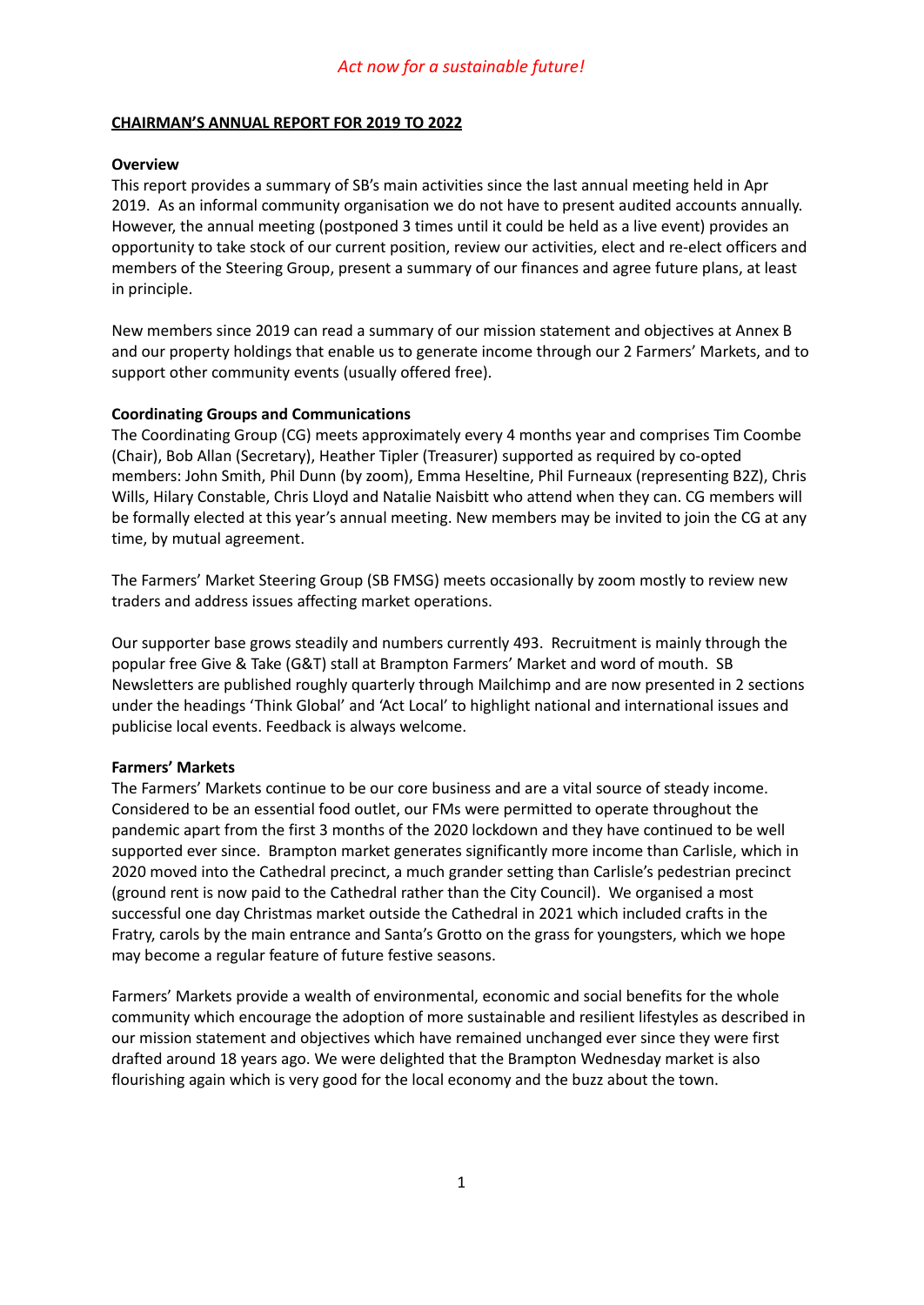## **Financial Statement**

A top level summary of the 2021 accounts is at Annex A. Full statements for 2019 and 2020 have not been included since they broadly followed a similar pattern. The financial bottom line is the bank balances at the end of each calendar year, which are listed from Dec 17. These figures show a steady increase in net worth even allowing for the purchases of new equipment, refurbishing and repairing pop-ups, and support in various forms that has been offered to others. The largest individual purchase of the second hand horsebox for £700 in 2017 has been a sound investment and the organisation has proved to be pretty resilient both to the effects of extreme weather and draconian restrictions due to Covid-19.

Please note these additional points which supplement the summary:

Most years we can afford to make donations to good causes and small projects to a value of around £200. Support-in-kind depends mostly on the availability of our equipment to support community events and individuals. Our in-kind support was worth £544 to the organisations that were helped in 2021.

The slight loss of income shown in 2021 was due to a combination of illness causing short notice cancellations by traders and high winds which can result in a trading loss (we offer stallholders who battle through the elements a reduced pitch fee as thanks for making the effort).

Our main expenses are the fees paid to our 3 part time helpers Heather Tipler, Emma Heseltine and Roger Jackson who keep the show on the road. We remain proud to be able to offer such part time work.

Eileen Norman deserves special mention for coordinating volunteers for the G&T stall which forms the heart and social focus for the Brampton markets.

### **ACTIVITIES AND PROJECTS**

**Zero Carbon Cumbria (ZCC) and the Cumbria Sustainability Network (CSN).** Over the last 18 months Sustainable Brampton has been supporting CAfS in re-energising the Cumbria Sustainability Network (it was started by SB in 2008 but didn't thrive). The CSN now serves about 20 community groups in the County, and forms part of the Zero Carbon Cumbria partnership of 80 organisations (including CCC and the Local Enterprise Partnership) which is committed and funded to achieve net carbon zero in Cumbria by 2037.

Both organisations are still finding their feet but there was early successes for the CSN with its coordination of 40 Great Big Green Week activities in the run up to COP26 in Nov 21. We ran 2 of the funded events, a climate reading group and a re-energising workshop ('Together We have the Power!') to canvas opinion about potential future projects that will also support ZCC objectives. More about these below.

ZCC is now in the process of setting up a series of Sector Groups (energy, land use, waste, housing and transport) to help the partnership develop the transformational agenda required to meet its challenging net zero targets. ZCC is committed to welcoming new ideas from individuals and communities. Sustainable Brampton supporters are well placed to contribute and we are seeking volunteers willing to represent the community in sector group discussions. The CSN network enables key messages from these groups to reach further into Cumbrian communities than most other methods of communication can achieve. Enquiries to me.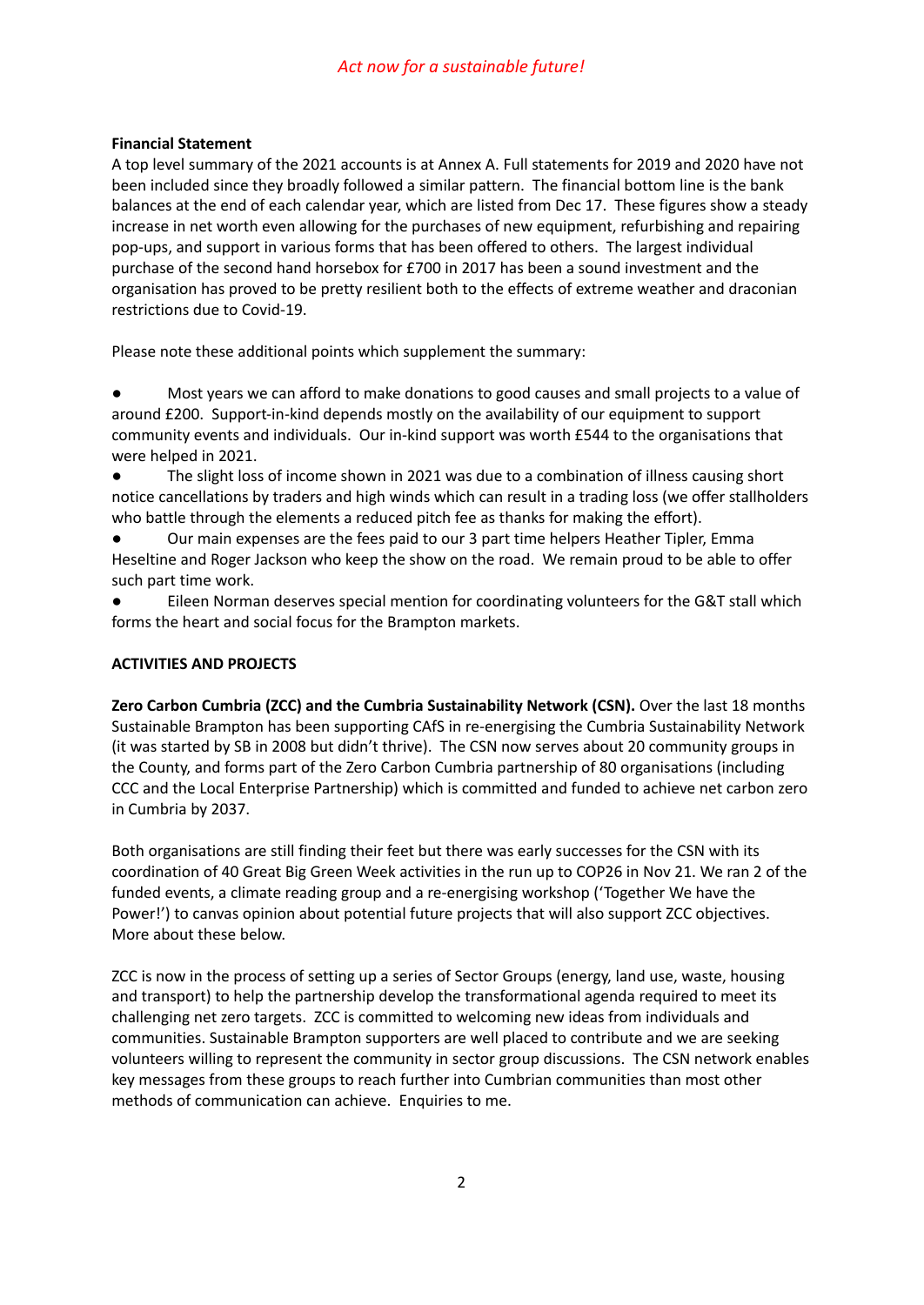**Great Big Green Week, Re-energising Sustainable Brampton and the Food Agenda.** A link to the output from the 'Together We Have The Power!' workshop in Sep 21 is [here](https://docs.google.com/document/d/1eEo9-GLbM0MLJ-_rhmh2U-uMDbOUREb4/edit?usp=sharing&ouid=113330100266076669300&rtpof=true&sd=true) which showed the strongest support for the development of more food based projects. These could be through encouraging more food growing opportunities on spare plots, food swapping, composting techniques, cooking classes and increasing awareness of food provenance and its full cost, including food miles. Progressing this agenda will depend on identifying new volunteers.

**Refill Hadrian's Wall and the Plastic Campaign.** Our local Refill campaign to eliminate the single use plastic water bottles used by many walkers along the Wall started back in 2019 and involved South Tyne Sustainability, Sustainable Carlisle and ourselves promoting the use of refillable containers and tap water. The project was halted by the pandemic but is now to be progressed again by [citytosea.org.uk/campaign/refill/.](https://www.citytosea.org.uk/campaign/refill/)

**Vegetable Plotters.** An informal scheme was started this year to match people with gardens they can't manage with gardeners looking for places to grow vegetables. This a free service, Sustainable Brampton's role mainly being to facilitate informal agreements between the 2 groups.

**Brampton and Beyond Energy (BABE).** Sustainable Brampton members have been supporting detailed BABE studies over the last year to develop an emerging plan to harness the potential of the sewage treatment works at Middle Farm to provide the community with power, heat, fuel and fertiliser. This project also has the potential to be replicated elsewhere in the County which if successful would be a game changer. I can provide more information on request.

**Brampton 2 Zero (B2Z).** SB is partnered with B2Z, a brand new organisation formed earlier this year. [brampton2zero.org.uk](https://www.brampton2zero.org.uk/about) is committed to achieving net zero emissions for the Brampton community through a series of linked projects ranging from renewable energy generation, EV charging, carbon sequestration through tree planting, biofuel and hydrogen production, enhancing biodiversity and education (but not all at once!). The aims and objectives of both organisations complement one another neatly. Enquiries to Phil Furneaux at [phil.f@brampton2zero.org.uk](mailto:phil.f@brampton2zero.org.uk).

**Climate Reading Group.** Sponsored by the Cumbria Library Service this group of about 15 people meets roughly twice a year to discuss climate change related books they have been reading. The next meeting will be towards the end of the summer. Anyone is welcome to join at any time and there is a wide range of recommended books held by the Library from which to choose a topic of interest. Enquiries to me.

**The Harmony Project.** The [Harmony](https://sustainablefoodtrust.us4.list-manage.com/track/click?u=a1599a7137782bb19e9bcdf10&id=7a99bdabe0&e=bacd9d521c) Project has been developed by the Sustainable Food Trust <https://sustainablefoodtrust.org/> and forms an integral part of its wider educational remit, working with teachers and educators to re-frame values based teaching and learning around natural laws and principles which show the world as an interconnected whole. Over the last 18 months Sustainable Brampton has been encouraging local schools to investigate the free teaching resources that are available and has been working with the Youth Coordinator in Zero Carbon Cumbria to increase awareness in schools of the Harmony project's potential. Enquiries to me.

**Campaigning.** Over the last 3 years Sustainable Brampton members have supported national and local campaigns including: Fracking Policy (against), the Local Electricity Bill (for), Cumbria's Coal Mine (against), Border Rail (for) and various Carlisle Plan consultations.

**Another Way**. In Jan 19 'Another Way' was founded by Amy Bray as a charity to empower people to change their own lives for the health and happiness of themselves, their community and the planet.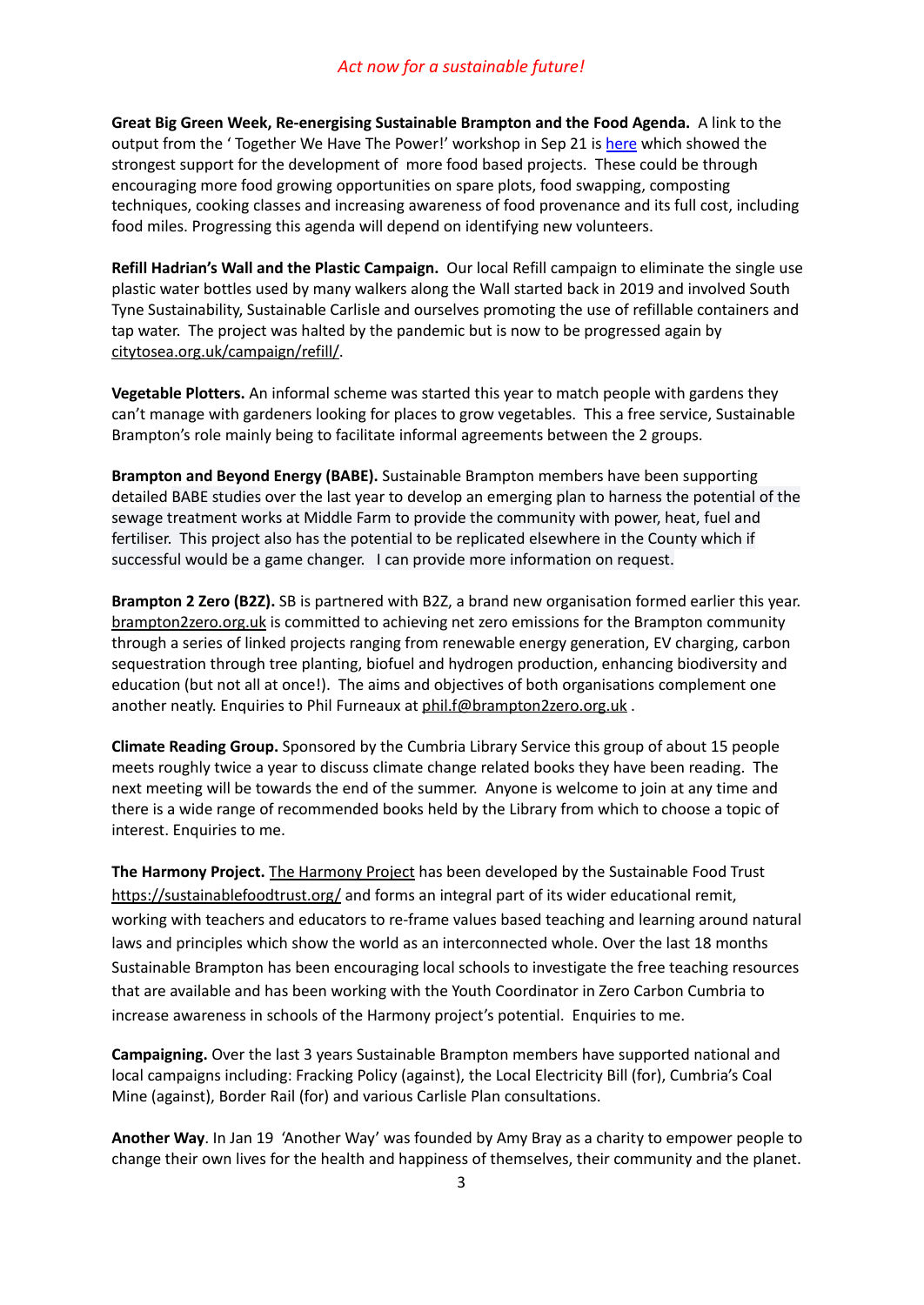See <https://www.another-way.org.uk/history/>. A stalwart Sustainable Brampton group supported the launch by walking to the nearest Wainwright at Carrock Fell one stormy day in August. See <https://www.another-way.org.uk/another-waynwright/>

### **PROSPECTS FOR THE FUTURE**

**Community Climate Fund.** The CSN Climate Fund will continue to offer significant financial support to new projects over at least the next 4 years, including awarding larger grants to support capital intensive community renewable energy projects. The most critical resource required for achieving success remains people. Enquiries to me.

**ZCC Sector Group Engagement.** As ZCC gathers momentum there will be increasing opportunity for community organisations and individuals to influence future planning policy directly. Citizens Assemblies and Juries have already proved their value in Copeland and Furness and involvement in ZCC Sector Group discussions should provide another good opportunity to contribute to the development of wider zero carbon policies. Enquiries to me.

**WHS Sustainability Week.** SB, B2Z and ZCC are working with William Howard School to organise a sustainability themed programme after exams during the week **18-23 Jul** which will include classes involving the Maths, Science and English Departments plus music, poetry, food, visits to Bolton Fell Peat Moss, Talkin Tarn and a small sustainability fair. This will be an important event as it involves young people who are too often missing from community groups. Enquiries to me.

**Festival of Nature.** SB and B2Z will also be supporting the Festival of Nature on **18/19 Jun** organised by North Pennines AONB and the Cumbria Biodiversity Data Centre at Tullie House [\(https://www.cbdc.org.uk/](https://www.cbdc.org.uk/)) with other partners including the Fellfoot Forward project team [\(fellfoot-forward/\)](https://www.northpennines.org.uk/what_we_do/fellfoot-forward/) and both Cumbria's Wildlife and Woodland Trusts. Enquiries to me.

**The Repair Café and Big Friendly Garage.** SB are organising a pilot Repair Café day in the Hut at Brampton Community Centre during one of the Farmers' Markets in Jun or Jul. If successful it will be repeated regularly and it is also hoped that a synergy will soon develop with the Big Friendly Garage project also in the Hut to provide space for practical and retired crafts folk to offer services and to undertake routine maintenance work at the Community Centre. Enquiries to me.

**Partnership Development.** Sustainable Brampton already enjoys partnerships with the Brampton and Beyond Community Trust, Lover's Lane, Brampton 2 Zero, Zero Carbon Cumbria, the Cumbria Sustainability Network, Sustainable Carlisle, Brampton and Beyond Energy and South Tyne Sustainability. We will continue to seek new opportunities to work collaboratively with others over the coming year. Enquiries to me.

### **Conclusion**

Much has changed both globally and locally over the last 3 turbulent years and this report has highlighted just some of our activities in the period. However, there remain plenty of new opportunities for anyone with the time and enthusiasm to help us achieve a more sustainable future. Changing attitudes is just as important as preventing climate change!

opportunity to discuss the future of the organisation.

We would be pleased to see you at the annual meeting tonight which will also provide another<br>opportunity to discuss the future of the organisation.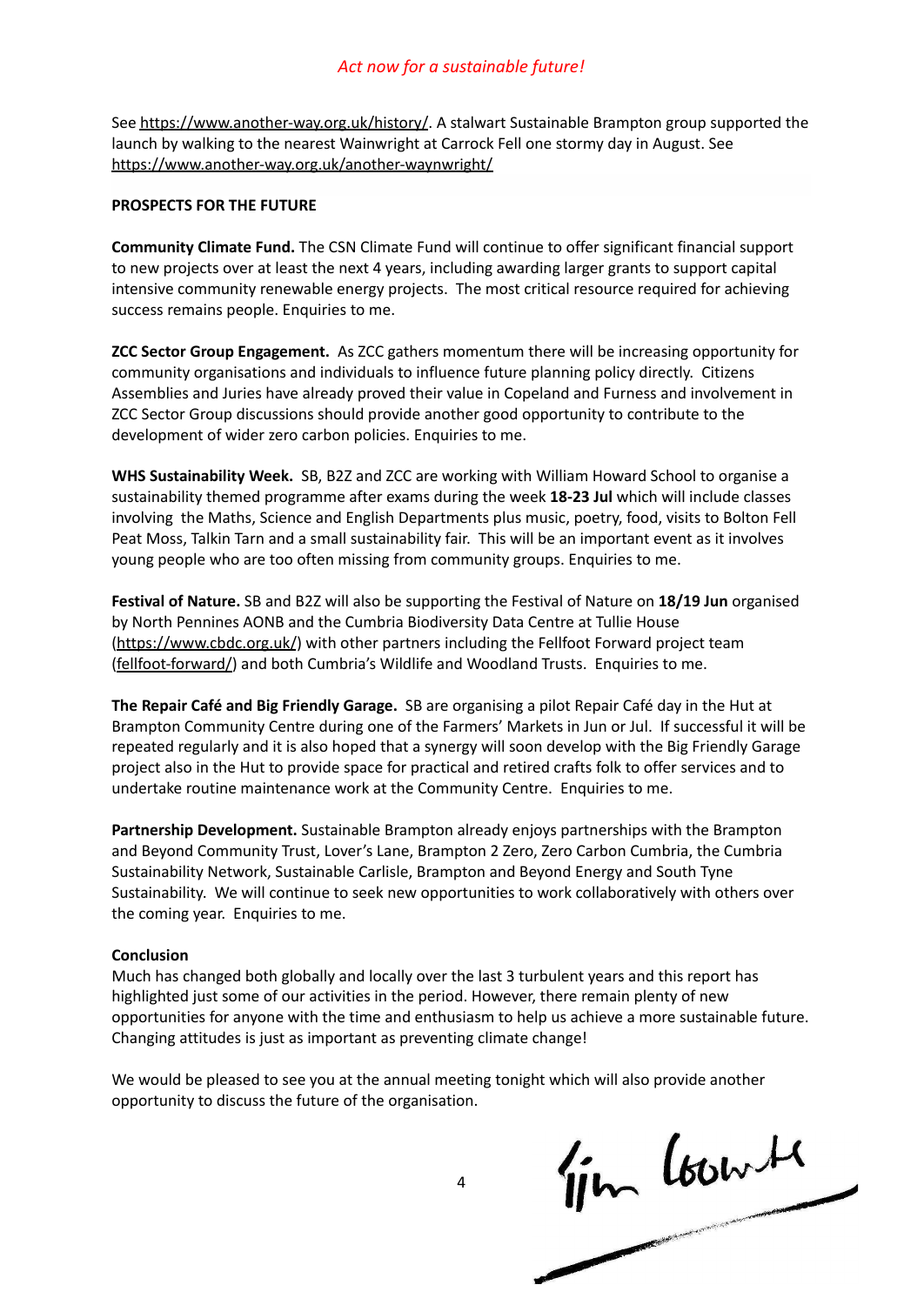## *Act now for a sustainable future!*

TBJ COOMBE 28<sup>th</sup> March 2022 [timothycoombe@damhead.me](mailto:timothycoombe@damhead.me)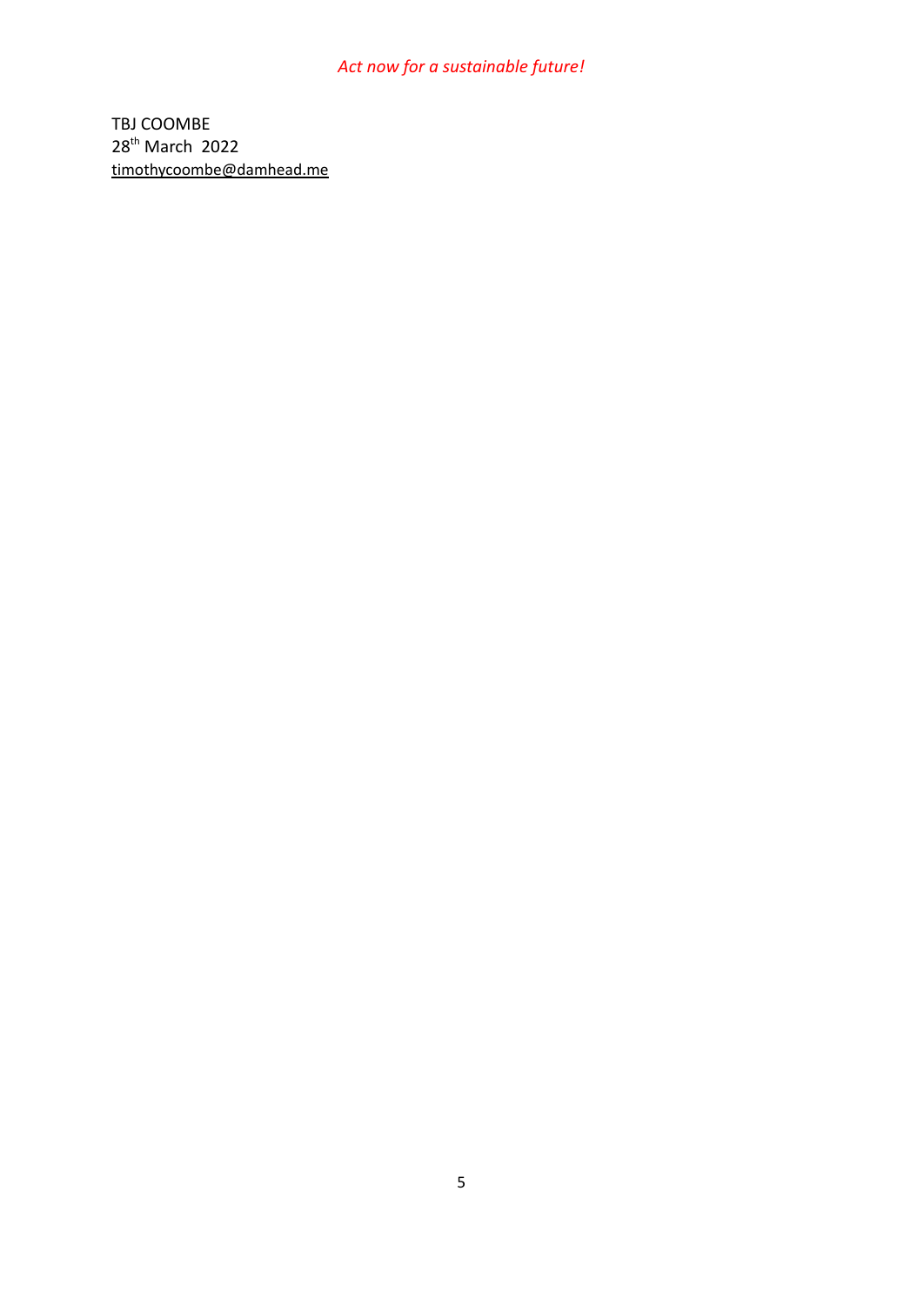## **ANNEX A TO CHAIRMAN'S ANNUAL REPORT DATED 28 TH MAR 22**

| SB Summary of accounts as at 31                         |         |                    |
|---------------------------------------------------------|---------|--------------------|
| <b>Dec 21</b>                                           |         |                    |
| Bank balance as at 31.12.17                             |         |                    |
|                                                         | £8,300  |                    |
| Bank balance as at 31.12.18                             | £10,070 |                    |
| Bank balance as at 31.12.19                             | £11,468 |                    |
| Bank balance as at 31.12.20                             | £10,840 |                    |
| Bank balance as at 29.12.21                             | £10,684 |                    |
| <b>Summary of income and expenditure</b><br>during 2021 |         |                    |
|                                                         | Income  | <b>Expenditure</b> |
| <b>Brampton Market</b>                                  |         |                    |
| Ground rent                                             |         | £37                |
| Market manager                                          |         | £1,080             |
| Marketing staff                                         |         | £440               |
| <b>Driver</b>                                           |         | £660               |
| <b>Totals</b>                                           | £3,730  | £2,217             |
|                                                         |         |                    |
| <b>Carlisle Market</b>                                  |         |                    |
| Ground rent                                             |         | 1345.00            |
| Market manager                                          |         | 1090.00            |
| Marketing                                               |         | 360.00             |
| <b>Driver</b>                                           |         | 720.00             |
| <b>Totals</b>                                           | 3700.50 | 3515.00            |
|                                                         |         |                    |
| <b>Other income</b>                                     |         |                    |
| Hire of gazebos (see note 1)                            | £183    |                    |
| <b>Bank interest</b>                                    | £3      |                    |
| <b>Grant Great Big Green Week</b>                       | £200    |                    |
| <b>Other outgoings</b>                                  |         |                    |
|                                                         |         |                    |
| Equipment (ground spikes)                               |         | £45                |
| Equipment maintenance/repair                            |         | £232               |
| General expenses (see note 2)                           |         | £1,332             |
| Donations (see note 3)                                  |         | £191               |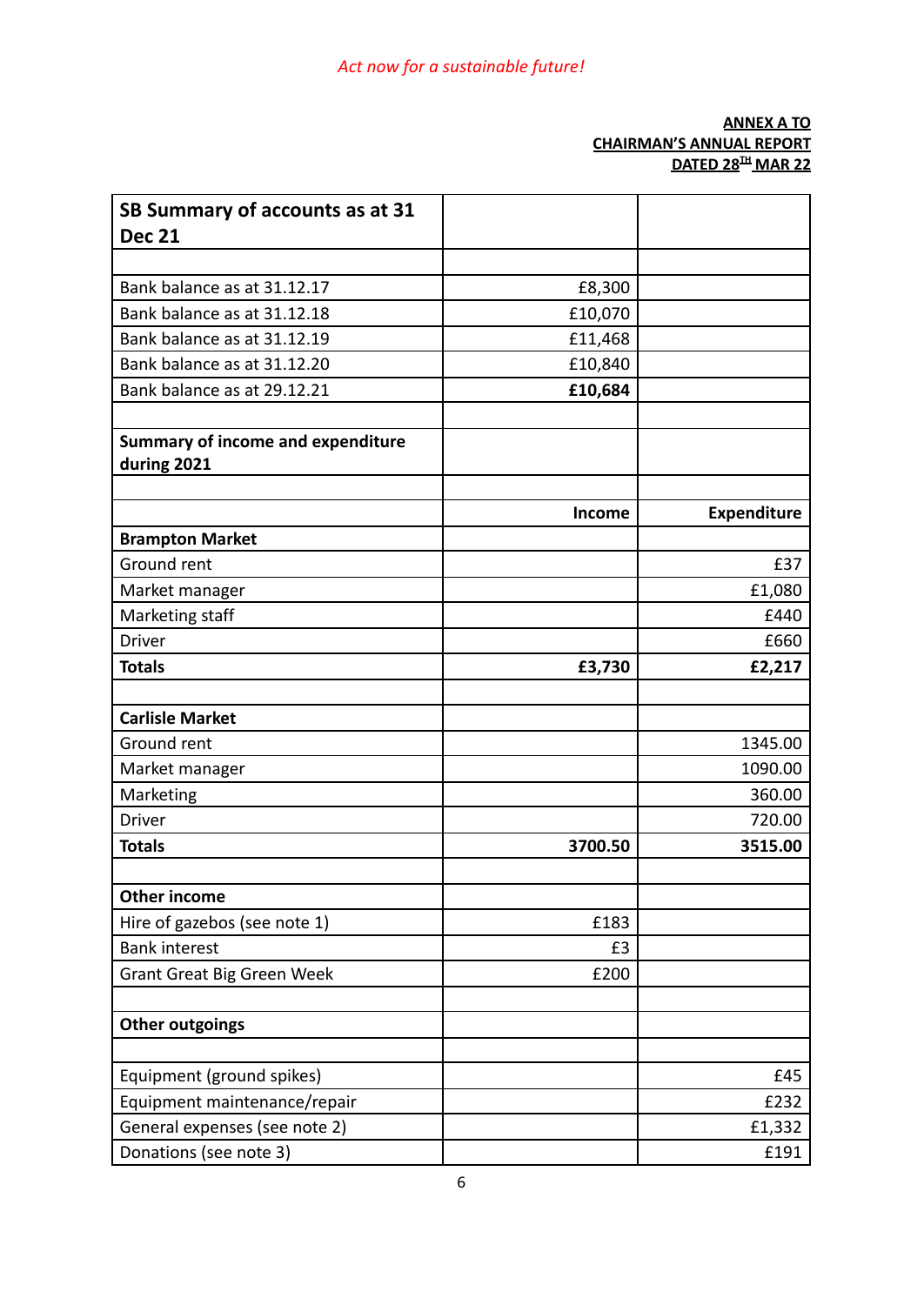# *Act now for a sustainable future!*

| In kind donations (see note 4)                                                               |                     | 544.00               |  |
|----------------------------------------------------------------------------------------------|---------------------|----------------------|--|
|                                                                                              |                     |                      |  |
| Depreciation of assets (@20%pa)                                                              | <b>Initial cost</b> | <b>Current value</b> |  |
| Horsebox trailer (2017)                                                                      | £700                | £286                 |  |
| 23 gazebos and panels (2017)                                                                 | £2,300              | £754                 |  |
| Generator purchased (2017)                                                                   | £600                | £246                 |  |
| 2 3m x 3m Rockall gazebos (2018)                                                             | £700                | £286                 |  |
| White festival tents (2019)                                                                  | £200                | f0                   |  |
| <b>Total</b>                                                                                 | £4,300              | £1,572               |  |
|                                                                                              |                     |                      |  |
| Note 1                                                                                       |                     |                      |  |
| Pop-ups are available for hire to any organisation who can afford to pay. Pre-pandemic       |                     |                      |  |
| events included the Wigton Christmas market.                                                 |                     |                      |  |
| Note 2                                                                                       |                     |                      |  |
| General expenses include: account management/oversight, event expenses, room hire,           |                     |                      |  |
| sanitiser, spare parts and repairs, design and printing, website and marketing costs etc     |                     |                      |  |
| Note 3                                                                                       |                     |                      |  |
| Small donations have been made to the following organisations: The BCC Bee Garden,           |                     |                      |  |
| Lover's Lane, Warwick Bridge Corn Mill etc                                                   |                     |                      |  |
| Note 4                                                                                       |                     |                      |  |
| In kind donations include: Pop-ups for Susan's Farm Open Day and BCC Commuinity Day,         |                     |                      |  |
| Free stalls for WHS Tanzanian stall, all Sustainable Carlisle's stalls, Warwick Mill's first |                     |                      |  |
| month etc                                                                                    |                     |                      |  |